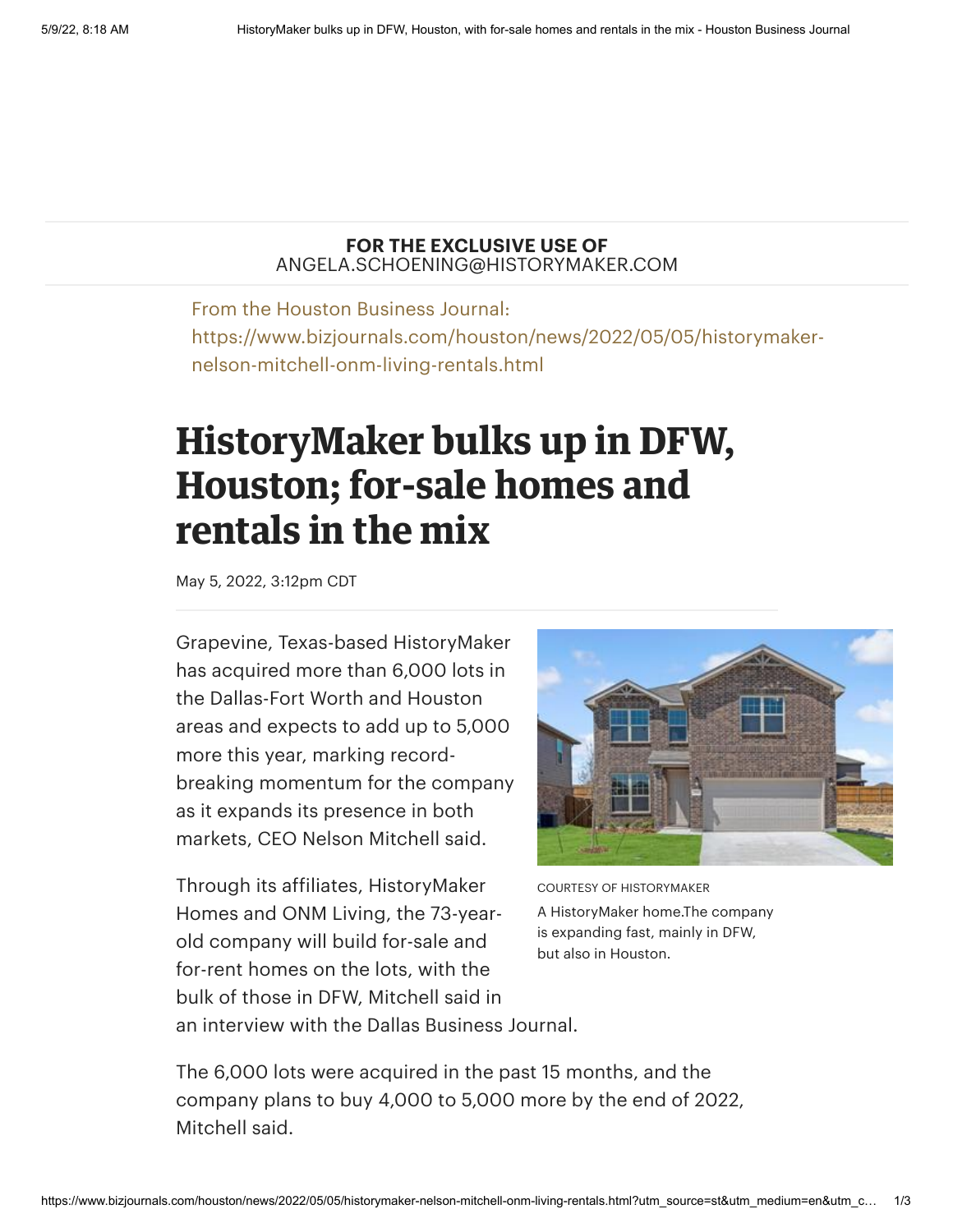5/9/22, 8:18 AM HistoryMaker bulks up in DFW, Houston, with for-sale homes and rentals in the mix - Houston Business Journal

Seven of eight communities that build-for-rent affiliate ONM Living has under construction or planned are in DFW, he said.

"There's one under construction currently in Fort Worth, and we've got a couple more that are going to break ground here by the end of the summer," Mitchell said. "The rest are in the pipeline working their way through entitlements and engineering and those sorts of things."

ONM has about 2,000 build-to-rent units in the pipeline with a project value of about \$650 million, Mitchell said. ONM Living's build-for-rent offerings are comprised of build-for-rent singlefamily detached villas and multifamily cottages.

"ONM is a little over three years old now," Mitchell said. "It was a diversification strategy where we saw a need in the market that a lot of people are seeing. I feel like we were a little bit earlier than some to get into it, so we've established ourselves. We have two assets that we've fully stabilized already that are under our belt, and what we're talking about now is what's in the pipeline going forward."

## **Click here to read the Houston Business Journal's recent cover story about the booming [build-to-rent](https://www.bizjournals.com/houston/news/2022/03/25/houston-build-to-rent-cover-story.html) trend.**

ONM Living developed Cottages at Bell Station, a community of 140 cottage-style units ranging from studios to three-bedroom floor plans, as its first standalone project in Dallas-Fort Worth. ONM fully leased the community before its sale to MBP Capital last month. ONM also recently sold the Villas of Rockbrooke in Lewisville.

Mitchell said the cottages rent for \$1,100 to \$1,500 a month, depending on location and size.

The growth plan for ONM Living includes two communities slated for completion in the fourth quarter of 2022, along with the seven communities in DFW and one in Houston that will have multifamily cottages and villa-style homes, said Zac [Thompson,](https://www.bizjournals.com/houston/search/results?q=Zac%20Thompson) president of ONM.

The two that will come online by the end of this year are the 131 unit Villas at Summer Creek and the 198-unit Cottages at Summer